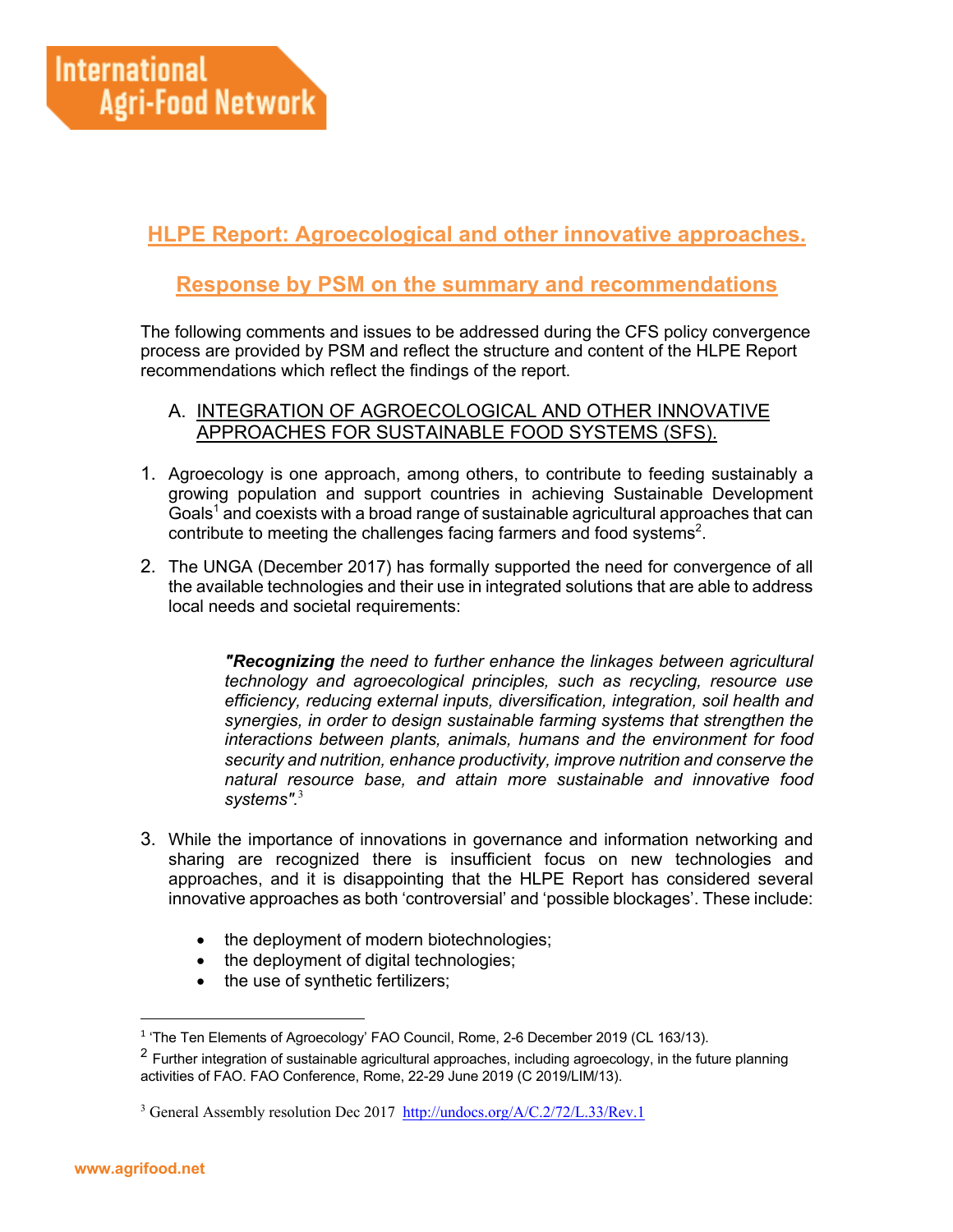- biofortification; and,
- biodiversity conservation strategies.
- 4. This appears to contradict the FAO Conference (June 2019) which endorsed the Resolution 7/2019 "*Further integration of sustainable agricultural approaches, including agroecology, in the future planning activities of FAO"4* which requested FAO to assist countries and regions towards sustainable agriculture and food systems by: "Encouraging innovation in agriculture, *inter alia*, through the utilization of relevant and context adapted technology and tools - including ICT and biotechnology".
- 5. Agroecology requires a wide array of evolving approaches, contextualized to local conditions, to achieve sustainable agriculture. Key areas and issues that should be addressed during the CFS policy convergence process include:
- 6. Land:
- Focus on soil health and erosion;
- Use conservation practices-when and where applicable;
- Use integrated techniques to combine agro-forestry, grazing, and cropping;
- Use best practices to maintain soil health, including the 4Rs: applying the right rates of the right nutrient source (including manure and mineral fertilizers) to the location at the right time; and,
- The use of specific crops that provide wider benefits than just forage such as legumes and other crops that enhance biodiversity or forage mixtures that enhance sequestration potential.

#### 7. Water:

- Efficient use of water recycling strategies, including grey water;
- Encouraging the use of drought resistant crops in water deficit areas;
- More efficient irrigation systems and water demand monitoring;
- Use of traditional and modern water saving/harvesting methods minimizing run off from agriculture into water systems;
- Sustainable grazing systems that manage soil and water resources; and,
- Water treatment technologies to protect waterways.
- 8. Production:
	- Encourage the use of crop rotation, better manage land and diversify farmer risk;
	- Promoting integrated farming systems like integrated pest and plant nutrition management and intercropping;

<sup>4</sup> Op.cit.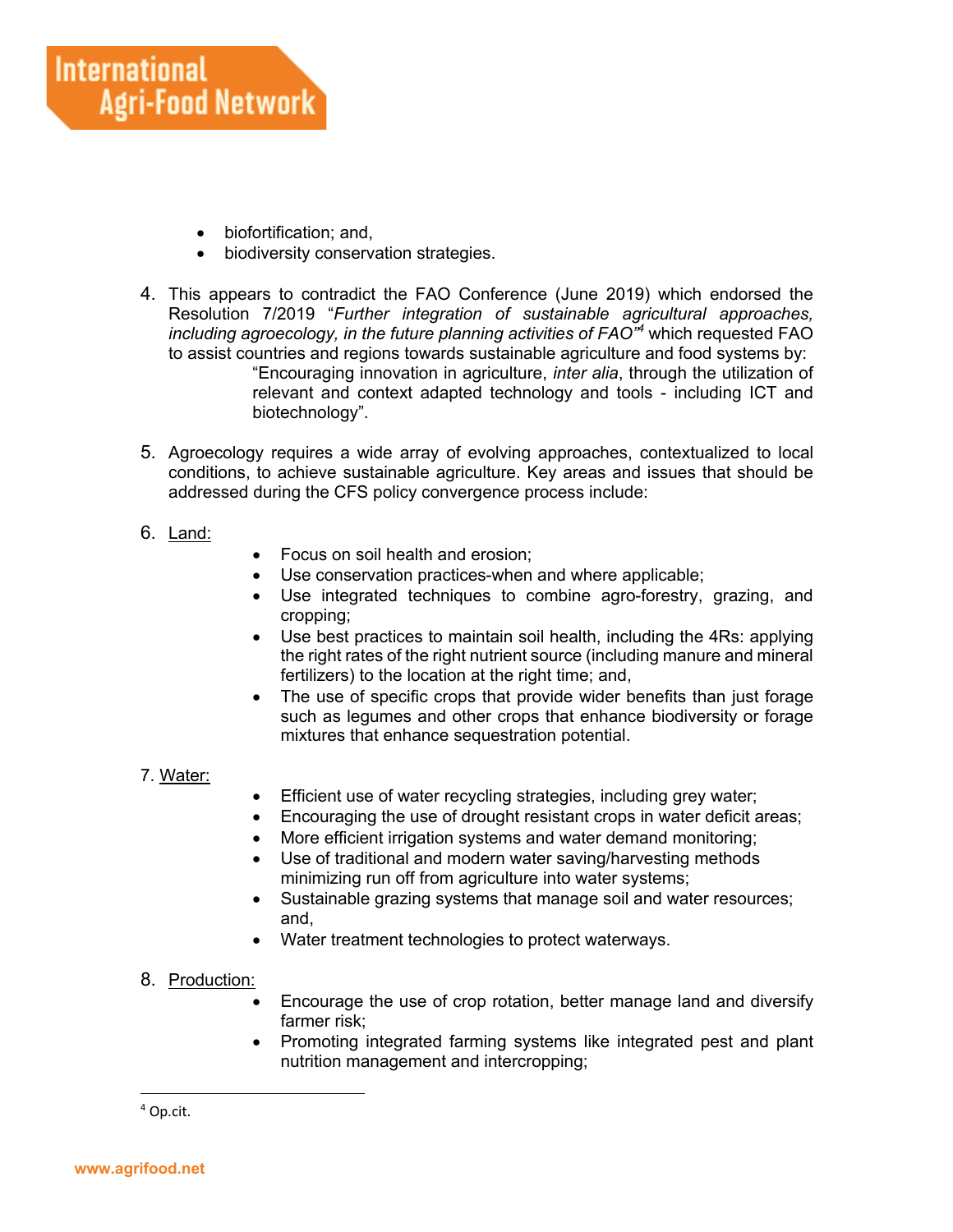- Use precision agriculture technologies to use precisely the inputs needed for a crop and better access to inputs;
- Use information technology to provide locally relevant advice on timing for planting, harvest, pest management; and,
- Promoting the use of modern genetics (both plant and animal) that will enable enhanced performance in different production geographies and systems.

## 9. Waste:

- Encourage more recycling;
- Develop alternate uses for byproducts such as wood chips;
- Develop training programs for farmers on effective utilization of manure and straw which are not wastes but are raw materials to crop and forage production;
- Encourage measures for resource use efficiency that demonstrate the value to the business if implemented effectively;
- Build local adequate storage for agricultural products with a focus on post-harvest losses;
- Increase efficiency of supply chains to avoid waste with associated rewards for farmers; and,
- Identify on national scale what products are actually wastes and develop alternatives that are either less or recyclable.
- 10.Agroecology and high productivity are not mutually exclusive. Modern farming and breeding techniques, precision agriculture, social media innovations (in terms of phone 'apps' that provide knowledge and training for example) etc. are already increasingly being taken into consideration and integrated into the concept and understanding of agroecology. From an agroecological perspective, agroecological considerations are an integral part of Integrated Pest Management (IPM). This necessitate interactions, dialogues, partnerships and actions from all actors involved in increasingly globalized food systems with clear data metrics to measure impact and effect. Also it's important to note that certification schemes are one tool amongst many available to the private sector to build sustainable value chains.

## B. TRANSITIONING TO DIVERSIFIED AND RESILIENT FOOD SYSTEMS

11.The HLPE Report advances the overarching impression of recommending the transformation of food systems from a current intensive production state (undefined) to the more agroecology state (undefined), which is perceived to address the need for socially equitable food systems. Alternatively however, the ideal pathway is not necessarily from one system to the other system but, rather, a move towards a balanced approach that reflects country context and, as appropriate, national objectives.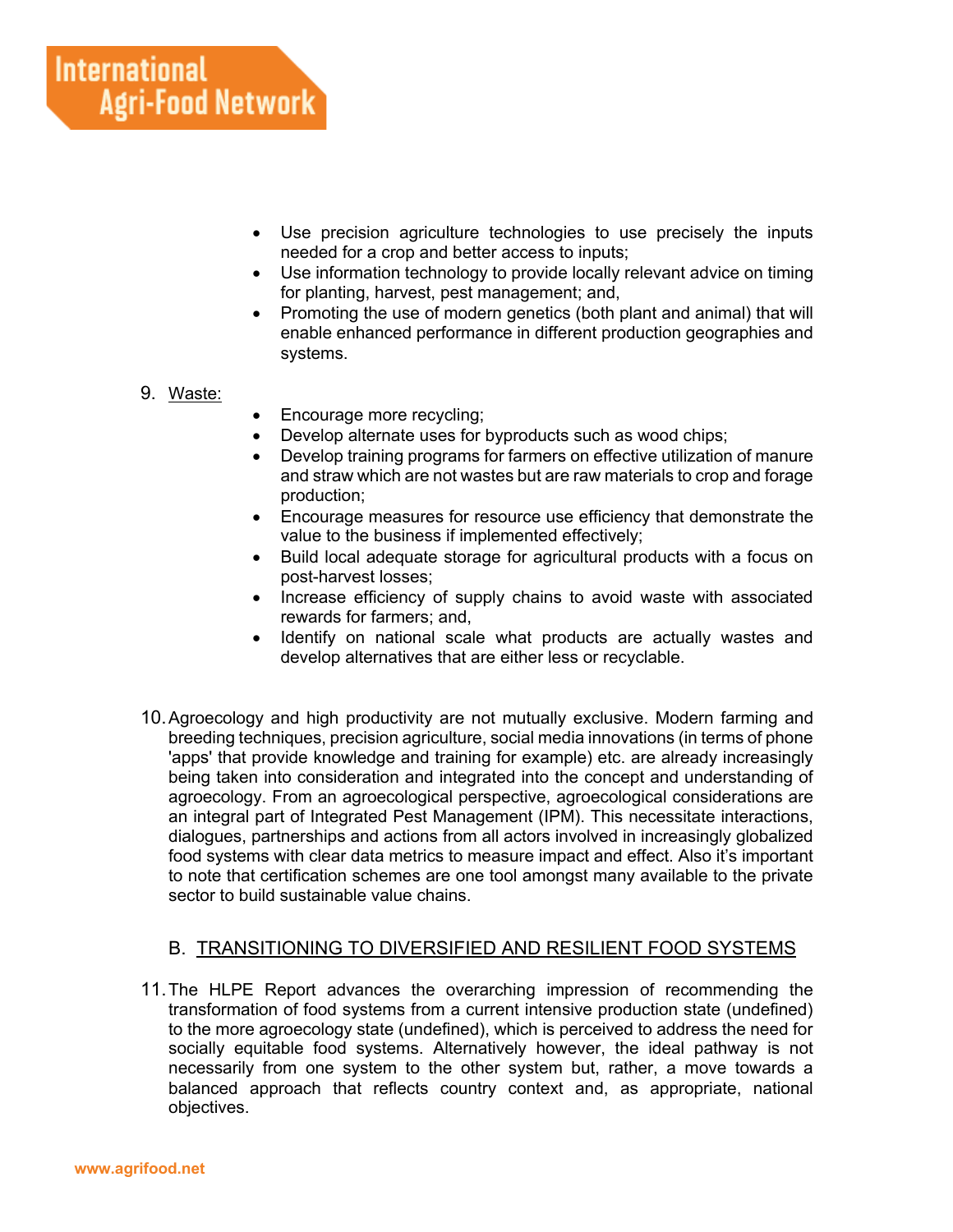- 12.In the current discourse, agroecology pushes for the elimination of technology and "synthetic" inputs while the more conventional systems are now starting to push technology to reduce inputs and deliver real environmental benefits. The incorporation of the societal and environmental issues into this transition are important and would be the next logical step into the transition to a sustainable food system but, in the context of both CFS's mandate and the SDG 2 goals, feeding hungry people a nutritious and sustainable diet is key.
- 13.Where appropriate, support in the form of grants and tax exemptions should be made available for the purposes of investing in practices that reduce agriculture's impact on the environment and improves the sustainability of the business as a whole, particularly for smallholders and other marginalized groups. Targeted financial support, either through subsides or incentives, remains a valid policy tool but there must be metrics to ensure that food quantity and environmental quality standards are met to support the payment of subsidies and incentives.
- 14.Any adaptation of international agreements and national regulations must be undertaken with full recognition/understanding and respect for existing international disciplines on intellectual property and the rules and procedures for how treaties are defined, drafted, enforced, amended, interpreted, and generally operate under the Vienna Convention on the Law of Treaties. This includes the International Treaty on Plant Genetics which is the recognized forum for these discussions, and plants breeders rights.
- 15.Where a chemical product is on the market and been approved for use, subject to the national regulatory authorities, the conditions and directions for use should be in place and understood so as to mitigate the risk of harm to human health and the environment. Many chemicals are approved for use on the condition of reasonable certainty of no harm. The enforcement of those conditions and directions therefore becomes a key, with as little as necessary to provide for an adequate, safe food supply.

## C. THE NEED FOR CONTINUED RESEARCH AND INNOVATIVE KNOWLEDGE GENERATION

- 16. Establishing and promoting improved practices with regards to agroecology will depend upon the availability of a solid knowledge and evidence base. Research, whilst focusing on this key principle, must also include economic, social and environmental considerations and must also consider the exploitation of new knowledge at the very start of the work to ensure immediate uptake.
- 17. Priority research should include: resource-efficient, resilient, and high yielding species, integrated land use planning, soil health, climate change adaptation and mitigation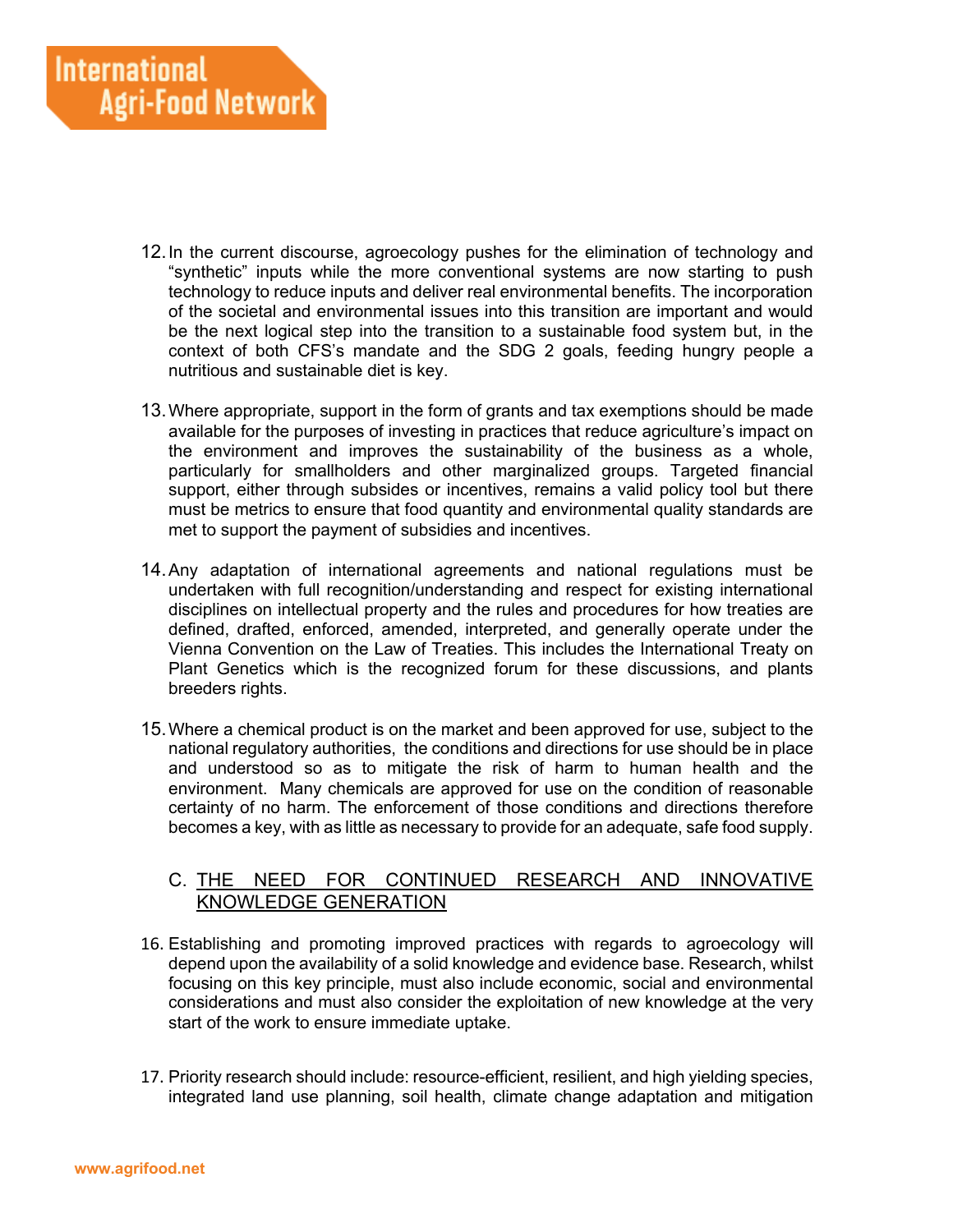techniques, precision agriculture, water saving and water harvesting that are market focused and provide genuine efficiency savings at farm level.

18.There remains a continued need to build capacity for data collection from best practices among researchers, producers, and traditional communities. But while existing tech transfer mechanisms may be viewed as insufficient, the establishment of new such mechanisms must be cognizant and respectful of existing international disciplines on tech transfer (e.g., WTO TRIPS Agreement; UPOV; ITPGRFA; Nagoya Protocol).

### D. STAKEHOLDER ENGAGEMENT

- 19.Food systems are complex and require a holistic and a coordinated approach from all stakeholders. Agroecology and other sustainable food systems applies to all types of farms, farm sizes and farming systems in all countries where all farmers have made, and continue to make, 'strategic life choices'. This necessitates interactions, dialogues and actions from all actors involved in increasingly globalized food systems. As such, when there is seen to be a need to address power imbalances and conflicts of interest it is necessary to ensure effective consultation mechanisms.
- 20.There is a need to improve agricultural extension and rural advisory services and improve skills of staff delivering those services to improve provision of technical support and training to both enable farmers and let them make informed decisions. This includes access to financial literacy and business management extension services, particularly for smallholders, to allow producers to become more responsive to consumer choice and marketing options.
- 21.Gender should be mainstreamed throughout all food programmes, for example by making sure that any certification statements issued to groups and households are issued in the name of women members, not just men. This also includes promoting farming as a desirable occupation for the next generation of farmers and specifically acknowledging that Agroecology will require new talents. It is important to recruit youth to agriculture and facilitate knowledge transfer and innovation among young farmers.
- 22.Make use of the Voluntary Guidelines on the Responsible Governance of Tenure (VGGT), and the Principles for Responsible Investment in Agriculture and Food Systems (RAI). Increased investment is needed from both private and public sources, including businesses, agricultural ministries, and intergovernmental organizations to facilitate advancement of agroecology and productive agriculture. Support should be provided for the development of sustainable, more efficient, and more inclusive value chains for smallholders.
- 23.The policy convergence process should not address international trade-related issues. Measures to promote agroecology and other sustainable approaches should be implemented by States consistently with their national and international obligations,